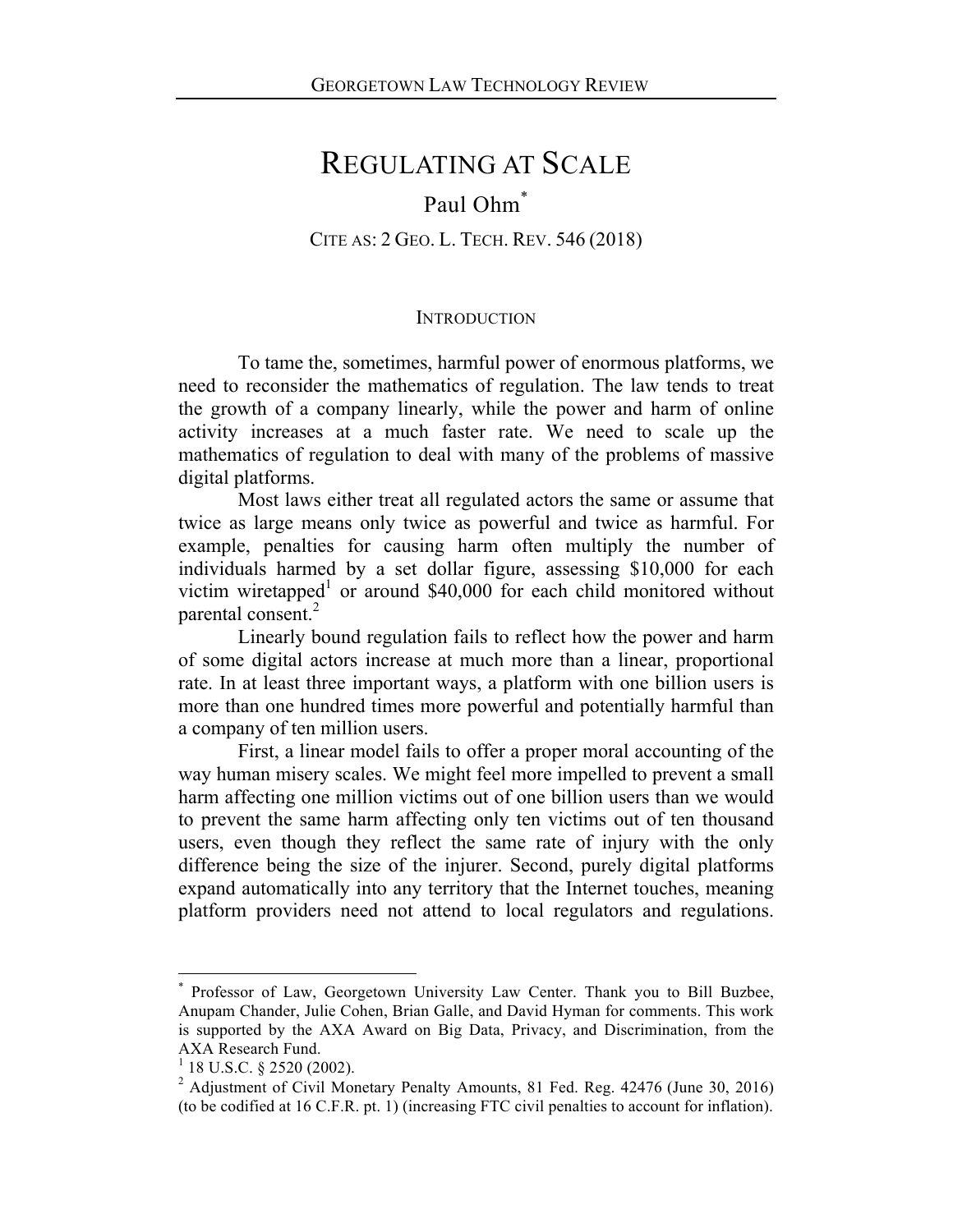Third, size begets power, particularly for artificial intelligence, meaning we can expect more from globe-spanning digital platforms.

Massive digital platforms thus raise significant concerns of potential harm that calls for a regulatory response that accounts for effects of size. From privacy to tort to contract to consumer protection to intellectual property laws, we should better account for the power and potential harm of size.

This essay proceeds in three parts. Part I surveys the current approach to the mathematics of regulation. Part II presents the argument for why the power and harm of large digital platforms grows at faster than a linear rate. Finally, Part III begins to sketch what a new system for regulating at scale would require.

#### I. THE MATHEMATICS OF REGULATION

For the most part, regulations that turn on a mathematical standard or impose a numerical penalty relate their quantitative values to the size of the regulated entity according to only one of two mathematical relationships: constant value or linearity. Some rules apply a single constant value of burden or obligation to a regulated company, regardless of the size of that company. Every company, large or small, must meet some numerical threshold for, say, occupational safety, $3$  food safety, $4$  or minimum wage. $5$ 

Other regulations account for the size of a corporation through a linear relationship. Corporate tax law imposes a simple percentage tax rate, meaning the tax owed grows linearly with the amount of corporate income.<sup>6</sup> Laws that assign statutory damages for violations tend to multiply a set dollar value by the number of violations or damages.<sup>7</sup> Digital platforms have been hit in recent years by these provisions—for example, by violating user privacy.<sup>8</sup>

 $3 E.g., 29 C.F.R. \S 1910.95 (2009)$  (requiring noise protection for work environments according to a precise numerical formula involving decibel levels and hours of exposure per day).

*E.g.*, 21 C.F.R. § 101.17(g)(7) (2017) (requiring a warning label for any juice product that has not been processed to achieve at least a 100,000-fold reduction in pathogens through pasteurization).

 $5$  29 U.S.C. § 206(a)(1)(C) (2016) (setting the federal minimum wage at \$7.25 per hour).

 $6$  26 U.S.C. § 11 (2017) (assessing a 21% tax on corporate taxable income).

<sup>7</sup> *See* Bert I. Huang, *Surprisingly Punitive Damages*, 100 VA. L. REV. 1027, 1031–32 (2014).

<sup>8</sup> *See* Petition for Writ of Certiorari, Google v. Joffe, 134 S. Ct. 2877 (2014) (No. 13– 1181) at 25 (noting possible statutory damages of \$10,000 per incident for alleged illegal wiretapping as part of Google's Street View program); Jeffrey Lambe, *Applying VPPA to Online Video Privacy*, INT'L ASS'N PRIVACY PROF'LS,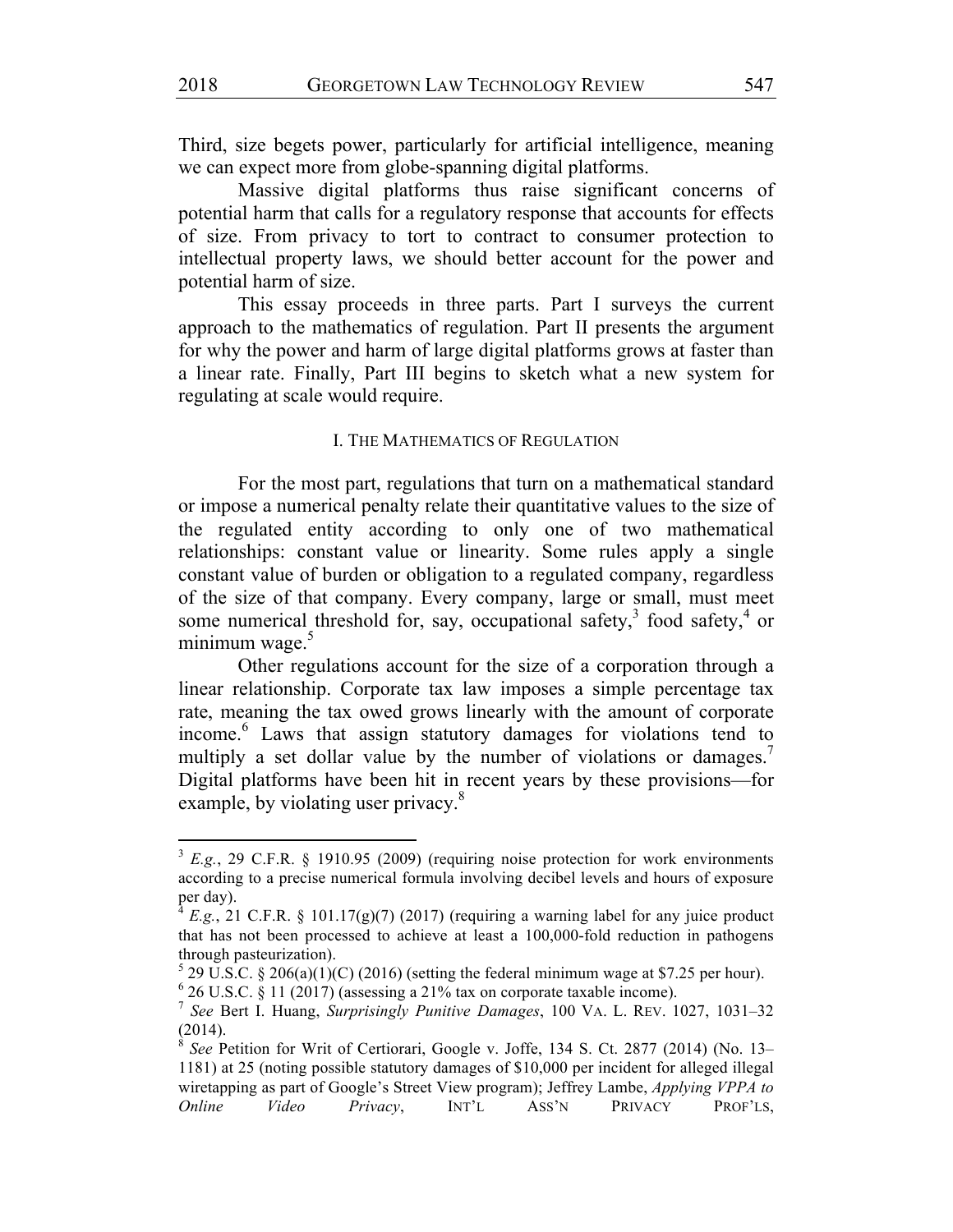There are limited, narrow exceptions. Our personal income tax system implements a progressive crude step function, one which subjects higher income to higher tax rates.<sup>9</sup> Some laws provide relief at the "small" end of the spectrum, providing carve outs for businesses beneath some threshold size.<sup>10</sup> Similarly, the Fair Housing Act exempts small, owneroccupied housing units from housing discrimination law—colloquially known as the "Mrs. Murphy exemption."<sup>11</sup> Finally, and perhaps most pertinently, antitrust laws focus intently on scale and size, triggering enforcement only at the very high end of market concentration.<sup>12</sup>

#### II. SCALE, PLATFORM POWER, AND HARM

This mathematical regulatory state of affairs fails to account for what we have learned about the power of size and scale of platforms. There are three reasons to turn to a greater than linear-bound regulation for massive platforms.

**1. The accumulation of human misery.** First, for regulations meant to protect individuals from harm, focusing only on an acceptable percentage rate of injury does not properly account for the way we ought to think about the accumulation of human misery. A proper moral accounting of human misery should understand what orders-of-magnitude differences in the size of the harmed population means.

If we are inattentive to scale, we might focus only on the rate of injury. Consider an action that injures only one out of every thousand users, meaning a rate of 0.1%. Is this the kind of injury that demands a response, perhaps civil liability or the creation of a new regulation to deter similar action? My claim is we cannot answer these questions without

<u> 1989 - Andrea Santa Andrea Andrea Andrea Andrea Andrea Andrea Andrea Andrea Andrea Andrea Andrea Andrea Andr</u>

https://iapp.org/media/pdf/resource\_center/Lambe-VPPA\_2017-05.pdf

<sup>[</sup>https://perma.cc/VVY9-8PPT] (describing a lawsuit against Netflix alleging a violation of the Video Privacy Protection Act and discussing the statute's prescribed damages of "\$2,500 per aggrieved person").

 $9$  26 U.S.C. § 1(j)(2) (2017) (setting personal tax rates, as amended by the Tax Cut and Jobs Act of 2017).

<sup>10</sup> *See* C. Steven Bradford, *Does Size Matter? An Economic Analysis of Small Business Exemptions from Regulation*, 8 J. SMALL & EMERGING BUS. L. 1, 2 (2004).

<sup>11</sup> 42 U.S.C. § 3601(b)(2) (2018). *See* James D. Walsh, *Reaching Mrs. Murphy: A Call for Repeal of the Mrs. Murphy Exemption to the Fair Housing Act*, 34 HARV. C.R.-C.L. L. REV. 605 (1999).

<sup>12</sup> *See* DEP'T OF JUST. & FED. TRADE COMM'N, HORIZONTAL MERGER GUIDELINES (Aug. 19, 2010), https://www.justice.gov/sites/default/files/atr/legacy/2010/08/19/hmg-2010.pdf [https://perma.cc/PX9P-TQCL] (describing use of Herfindahl-Hirschman Index calculation as a factor in determining whether a proposed merger raises competitive concerns).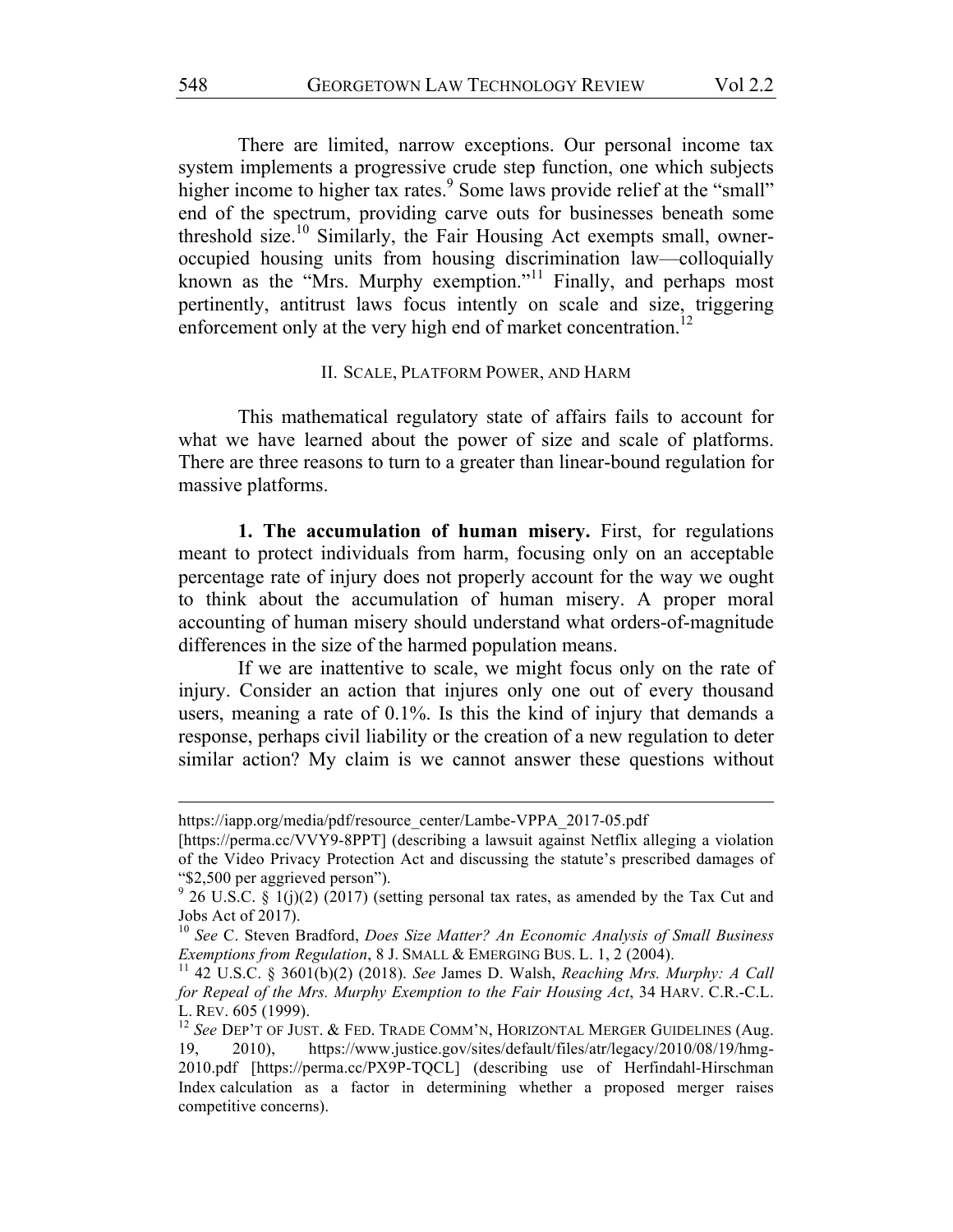considering the denominator used to calculate the rate. Injuring ten out of ten thousand users is not the same thing as injuring one million out of one billion. Ten victims, however regrettable, might be justified by the countervailing benefits of corporate activity. Ten victims might also be justified if the harm to each of them is slight. But those considerations ought to carry less weight when we are talking about subjecting one million victims to harm. Even if that 99.9% non-injury rate might be deemed reasonable at a smaller level, we might not tolerate allowing the infliction of harm on the equivalent of a city's population.

**2. Platform power.** Second, before the rise of digital platforms, companies could not touch the lives of billions without fully incorporating themselves into local communities and subjecting themselves to local norms and regulations. To sell billions of burgers, bottles of cola, or barrels of oil, companies in the pre-platform economy had to hire a gigantic workforce of individuals spread across the globe. Physical presence required them to scale their regulatory obligations with their size. This is often not true with today's platforms and would-be platforms because of the global reach of the Internet and the efficiencies of code. Platforms can grow to touch people around the world without any local, and maybe not even regional, corporate activity whatsoever. Instagram required only thirteen employees to reach thirty million users by the time Facebook acquired the service.<sup>13</sup> Today, Facebook employs only one employee for every 85,000 users.<sup>14</sup>

The ability of digital platforms to passively expand into a new country or community without studying, much less abiding by, local norms and regulations means that local values tend to get ignored or trampled. Facebook does not need to worry nearly as much about what the citizens and officials of Bangalore or Nairobi want and expect from a social media platform compared to Coca-Cola or Exxon. Tailoring regulation to the size of a platform is one way to force companies to attend to the local conditions of the places they enter through passive expansion.

This argument cuts against one-size-fits-all complaints that tend to get lodged against all large online companies. Some corporate giants traffic solely in bits—they sell purely online services with no connection to the physical world of atoms. Think Facebook, Google (for the most part), and Twitter. Other companies, such as Apple, Uber, and Amazon's

<sup>13</sup> Alyson Shontell, *Meet the Lucky 13 Employees and 9 Investors Behind \$1 Billion Instagram,* BUS. INSIDER (Apr. 9, 2012), http://www.businessinsider.com/instagramemployees-and-investors-2012-4 [https://perma.cc/U6UJ-Q23S].

<sup>14</sup> *Company Info: Statistics*, FACEBOOK, https://newsroom.fb.com/company-info/ [https://perma.cc/T6ED-T67K] (listing 2.13 billion monthly active users and 25,105 employees as of December 31, 2017).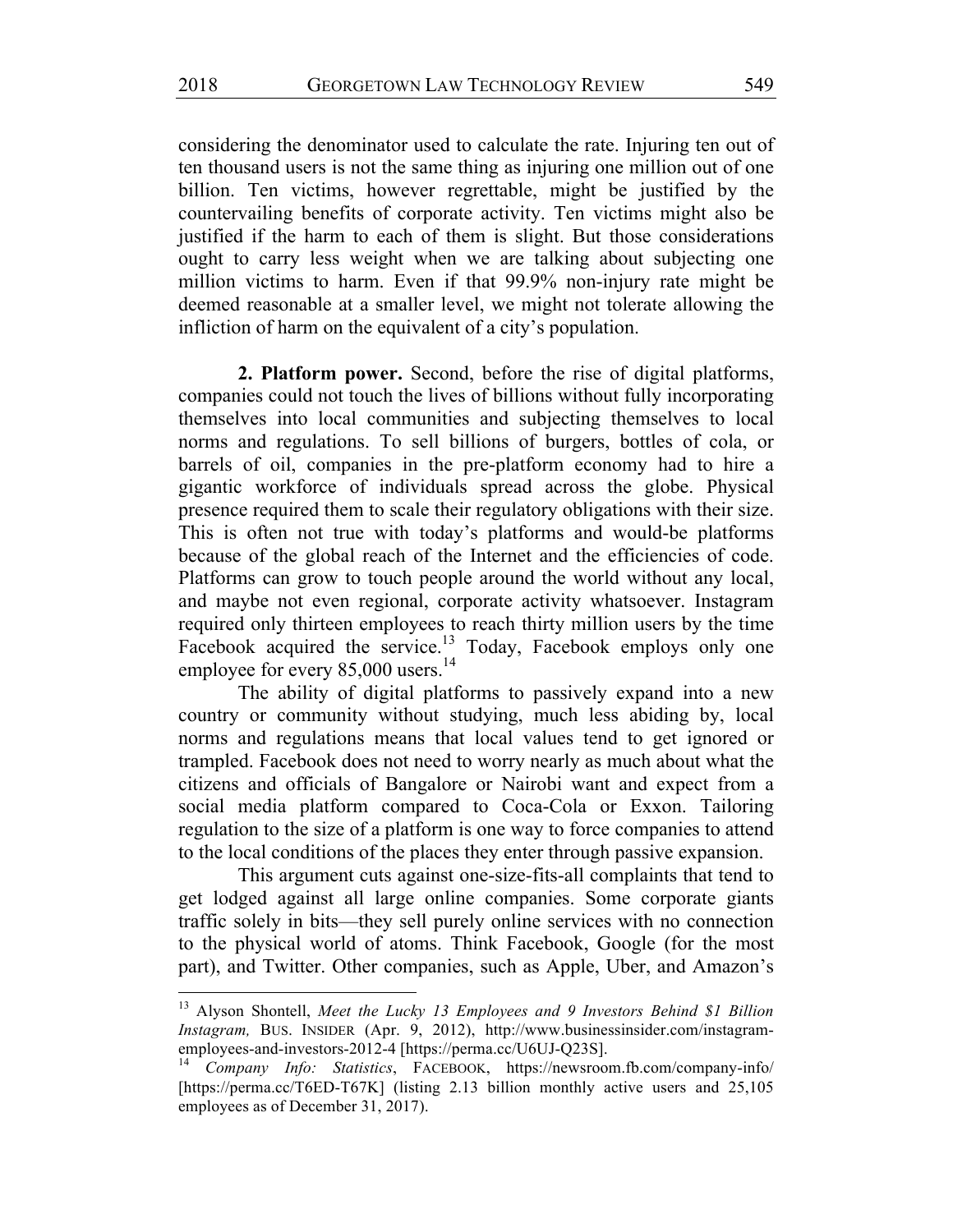e-commerce service, are companies that, for the most part, move atoms, even if they facilitate their activity through online services. The complaint that massive companies can act with impunity in the face of local regulators and regulation rings truer against purely digital companies than against the giants that traffic in atoms. Thus, my argument that regulation should scale at a supra-linear rate with size applies with a bit less force against Apple and Uber than against Facebook and Google.

To be clear, I am quite worried about the potentially abusive power wielded by companies like Apple, Amazon, and especially, Uber. I have been an outspoken critic of Uber, which I have likened to an organized crime syndicate,<sup>15</sup> one which has poured enormous resources into evading local regulation at every turn.<sup>16</sup> One reason I worry about atom-bound companies is because of two other factors I offer in this part: how scale implicates the moral accounting of harm and the power of artificial intelligence. But these companies seem in many ways to be nothing more than the digital scions of ethically compromised corporate giants from the past, from the robber baron railroad titans to more recent moves by big oil and big pharma. Like these companies, Uber has had to scratch and claw its way into every new jurisdiction.<sup>17</sup> Similarly, every time Apple opens a store in a new country, it subjects itself and its employees to the power of a new sovereign, which forces it to think much more proactively about local law.

Facebook, Google, and Twitter rarely feel the same level of pressure from local regulators. They need not engage at the same level with local regulation, and they can often avoid paying little more than lip service to national and regional regulation.<sup>18</sup> Only when the number of users in a given country becomes economically significant to the company, and only when a local regulator decides to regulate these actors, do these companies need to pay serious attention to the law of a place.

**3. The power of AI.** Third, scale powers artificial intelligence (AI). Research suggests that the power of AI techniques, such as neural

<sup>&</sup>lt;sup>15</sup> Although my most pointed critiques have not been documented, I am on the record referring to Uber's "fundamentally corrupt" nature. Paul Ohm, *The Microsoft Design Decisions that Caused this Mess*, JUST SECURITY (Feb. 21, 2018), https://www.justsecurity.org/52805/microsoft-design-decisions-caused-mess/ [https://perma.cc/QBR4-C6HU].

<sup>16</sup> *Uber Scandals*, http://www.uberscandals.org/ [https://perma.cc/3FRC-6GRG]. <sup>17</sup> *Id.*

<sup>18</sup> *See* Paul Ohm, *We Couldn't Kill the Internet if We Tried*, 130 HARV. L. REV. F. 79 (2016).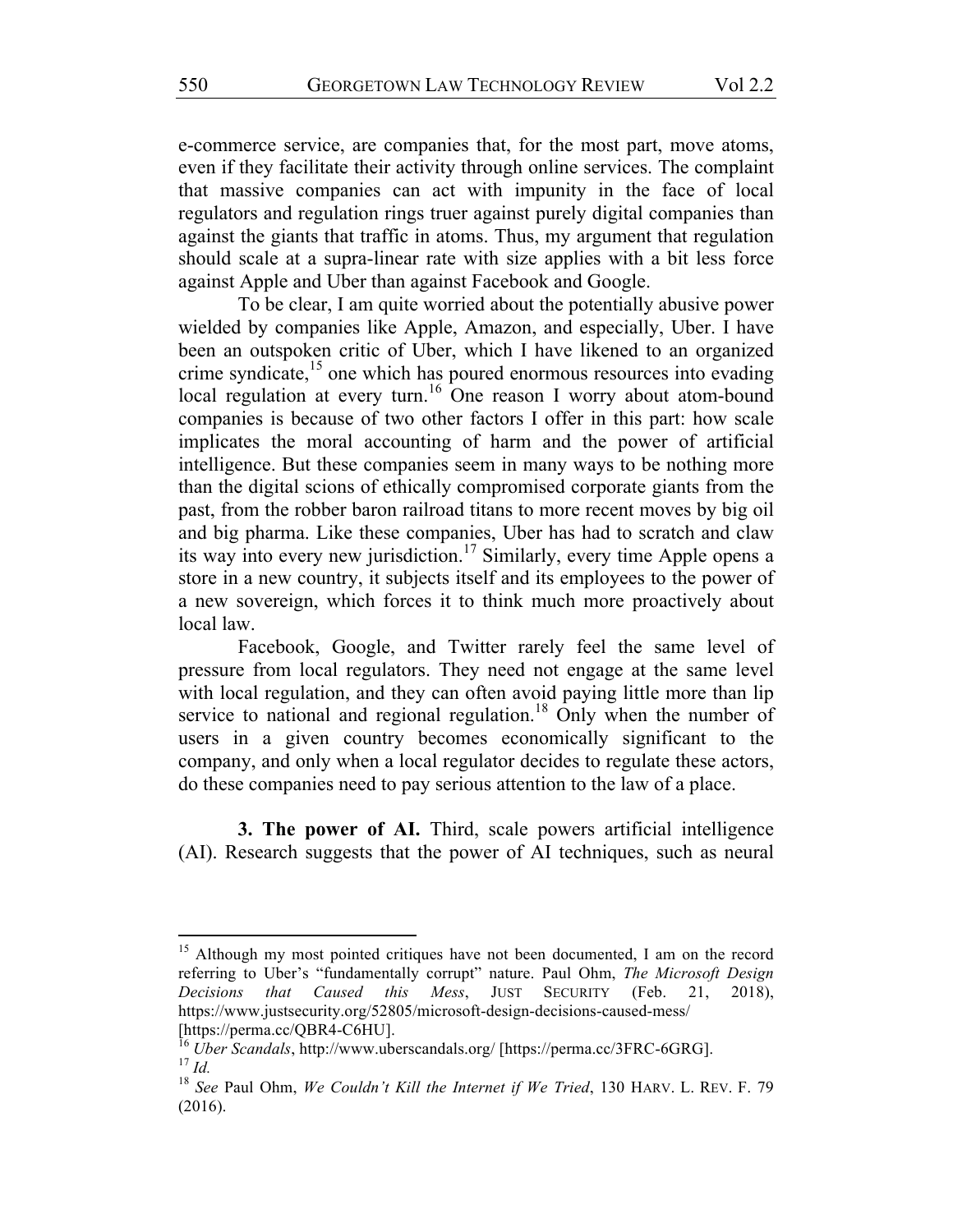networks and other forms of machine learning, do not proceed linearly.<sup>19</sup> An algorithm trained on a million data points beats the accuracy of one trained on only one thousand data points by much more than three orders of magnitude. The power of a harmful AI can increase at a much higher rate than linear growth.

Unlike the first two reasons, the effect of scale on the power of AI provides a positive rather than negative reason to regulate more aggressively at scale. We can, and thus should, expect more and better regulatory compliance from companies with massive pools of data on which to train their AI.

In fact, this essay was first motived by a Twitter exchange I had with Facebook's then-Chief Security Officer, Alex Stamos. Stamos bemoaned the fact that Facebook's efforts to automate the detection of child pornography for take down had suffered a public relations firestorm after some process automatically removed a picture of the iconic "napalm girl" photograph taken during the Vietnam War by Nick Ut.<sup>20</sup> Stamos without naming the napalm girl example directly—complained to me about the "difficulties of content moderation where the 99% of correct decisions go unnoticed but the 1% of mistakes create multi-week press cycles and calls for regulation."21 Google's then-copyright expert Fred Von Lohmann, who no doubt had given a lot of thought to the difficulty in automating takedown, clicked the like button on this tweet. $^{22}$ 

I am not criticizing Facebook for failing to develop an automated solution that could identify child pornography generally without flagging a false positive for this particular image, which after all does depict a fullfrontal image of a naked child. It cannot be easy to train an AI for the very few exceptions that should be triggered because of historical significance.

<sup>19</sup> Jason Brownlee, *How Much Training Data is Required for Machine Learning?*, MACHINE LEARNING MASTERY (July 24, 2017), https://machinelearningmastery.com/much-training-data-required-machine-learning/ [https://perma.cc/8PXR-UE7U].

<sup>&</sup>lt;sup>20</sup> Espen Egil Hansen, *Dear Mark. I Am Writing This to Inform You That I Shall Not* <sup>20</sup> *Comply with Your Requirement to Remove This Picture*, AFTENPOSTEN (Sept. 8, 2016), https://www.aftenposten.no/meninger/kommentar/i/G892Q/Dear-Mark-I-am-writing-thisto-inform-you-that-I-shall-not-comply-with-your-requirement-to-remove-this-picture [https://perma.cc/P42H-LV2D]. For a compelling analysis of the rise of platforms as "New Governors" of online speech and how Facebook's takedowns of the Napalm girl image factors into it, see Kate Klonick, *The New Governors: The People, Rules, and* 

*Processes Governing Online Speech*, 131 HARV. L. REV. 1598 (2018). Alex Stamos (@alexstamos), TWITTER (Nov. 10, 2017, 6:38 AM),

https://twitter.com/alexstamos/status/928995221261623298 [https://perma.cc/WL9L-SS8A].

 $^{22}$  *Id.*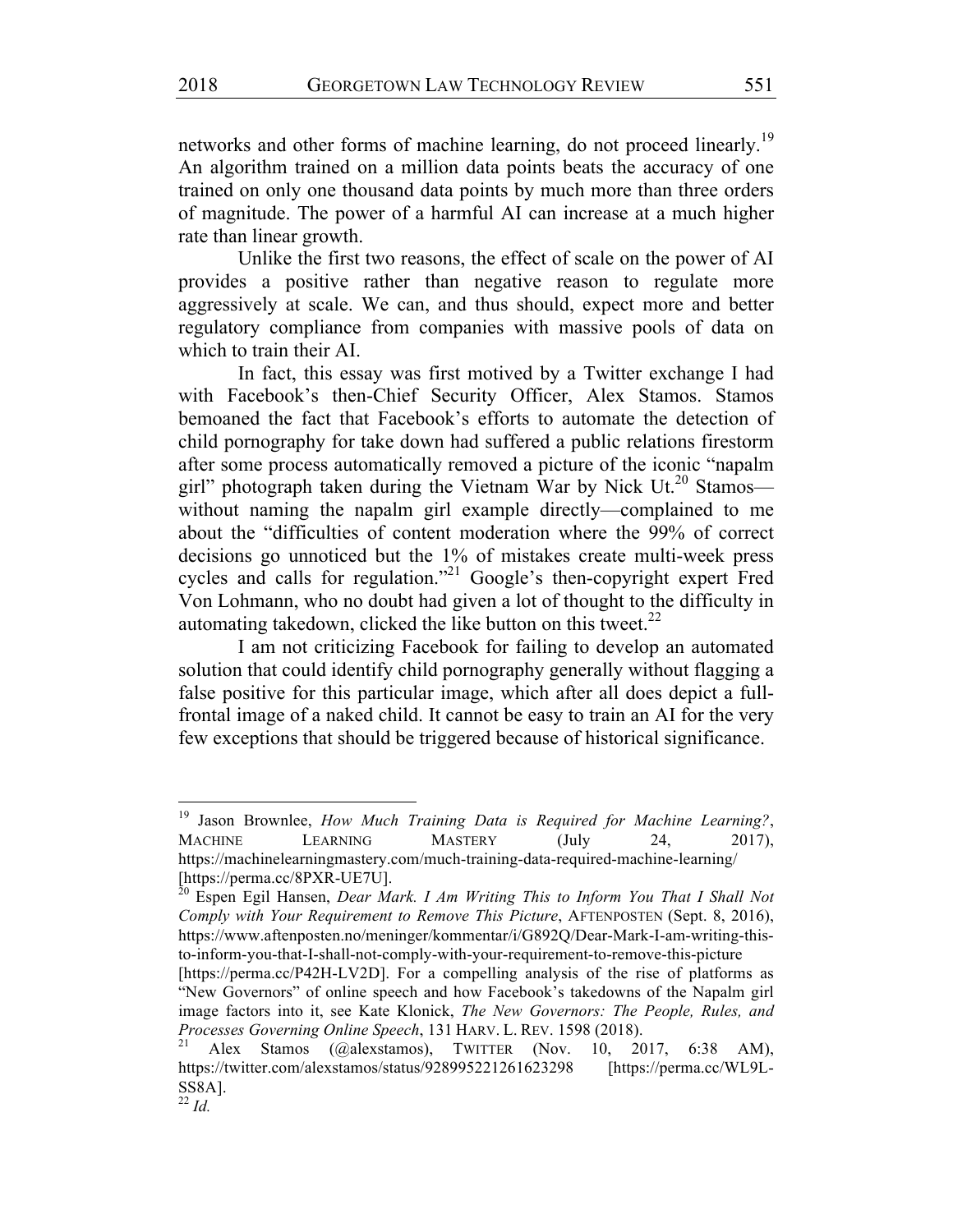What struck me about the complaint was the 99% figure. I understand that this was something spontaneously uttered on Twitter and not necessarily a precisely measured figure. But for the sake of argument, assume Stamos meant what he tweeted. Given the scale of Facebook's user base and the massive number of photos that Facebook has to use as training data, 99% accuracy seems wholly insufficient. It seems unacceptable for Facebook to miss the mark on 1% of photos, measuring either false positives or false negatives. One percent inaccuracy also seems insufficient for Google's processes for automatically flagging allegedly infringing copyrighted materials.

Companies like Google and Facebook are able to train automated detection algorithms on massive amounts of training data. We should expect the models that result to be much better than 99% accurate. Because of the way AI power increases with scale, we might expect companies like these to be accurate 99.99% or 99.999% of the time. Our expectations of accuracy might grow with the scale of the training data. For every order-of-magnitude increase in size, we might expect a correlative order of magnitude improvement in the accuracy of the detection.

The idea that giant platforms will soon use powerful AI to solve monumentally vexing problems has been embraced by another Facebook employee, the ur-Facebook employee, CEO and founder Mark Zuckerberg.<sup>23</sup> In the wake of the Cambridge Analytica fiasco, Zuckerberg testified to committees of both chambers of Congress.<sup>24</sup> He returned repeatedly to AI as the savior technology that would help Facebook solve some bafflingly difficult problems.<sup>25</sup> For example, he predicted to Congress that "[h]ate speech—I am optimistic that over a five-to-ten-year period we will have AI tools that can get into some of the linguistic nuances of different types of content to be more accurate, to be flagging things to our systems  $\ldots$  ."<sup>26</sup> We should take Zuckerberg at his word, but we should require his savior AI to exhibit extremely high degrees of accuracy given the benefits of scale.

<sup>23</sup> David Gershgorn, *Mark Zuckerberg Just Gave a Timeline for AI to Take Over Detecting Internet Hate Speech*, QUARTZ (Apr. 10, 2018), https://qz.com/1249273/facebook-ceo-mark-zuckerberg-says-ai-will-detect-hate-speechin-5-10-years/ [https://perma.cc/WU8V-B3XJ].

<sup>24</sup> *Id.*

<sup>25</sup> Siva Vaidhyanathan, *Techno-fundamentalism Can't Save You, Mark Zuckerberg*, NEW YORKER (Apr. 21, 2018), https://www.newyorker.com/tech/elements/technofundamentalism-cant-save-you-mark-zuckerberg [https://perma.cc/ER7N-UGHY].

<sup>26</sup> Gershgorn, *supra* note 23.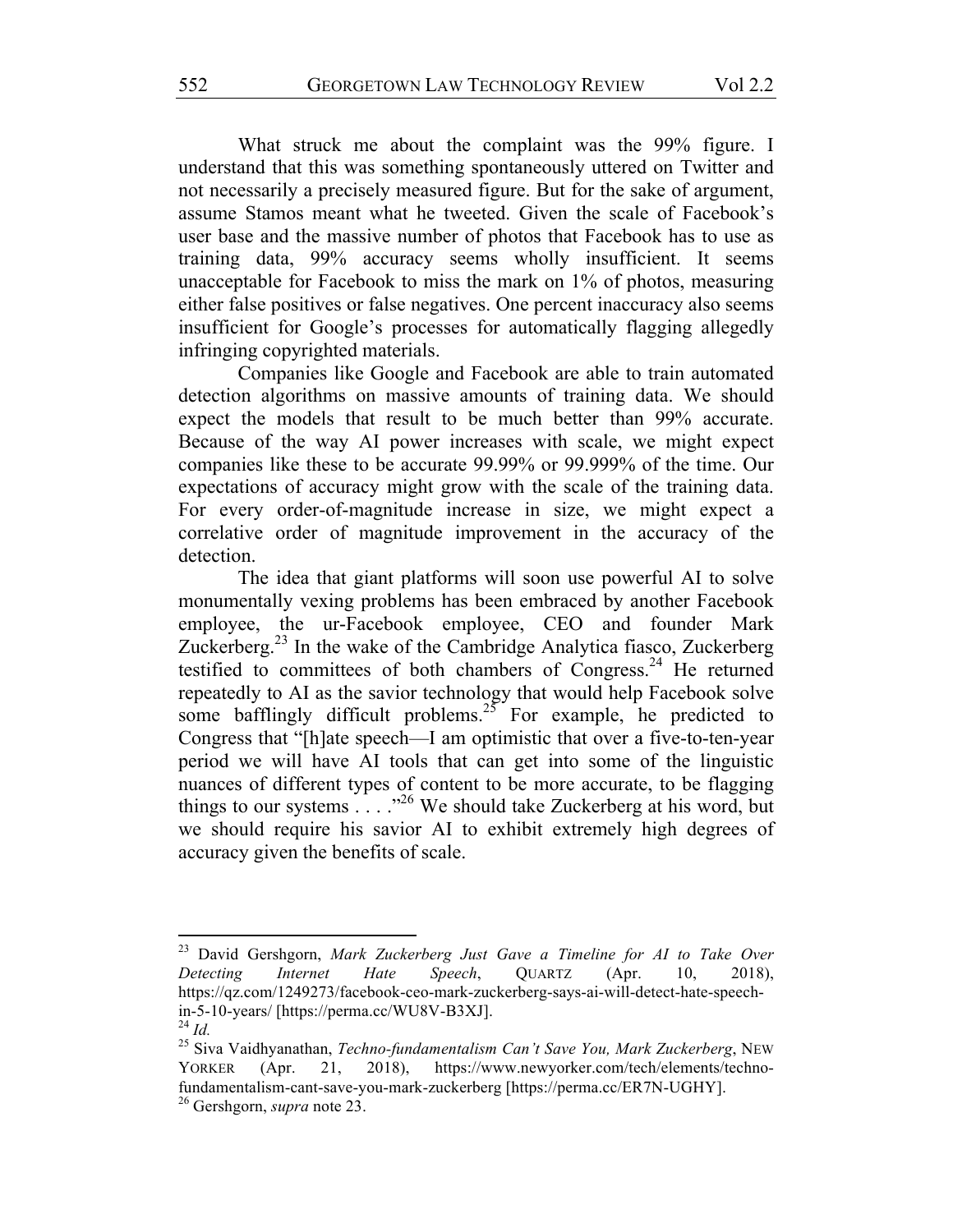## III. THE NEW MATHEMATICS OF REGULATING AT SCALE

For all of these reasons, platform power and platform harm grow more than linearly with platform size. We need new approaches to regulations that address the power of platforms that touch billions of human beings, approaches that scale regulatory obligations with size on a polynomial  $(n^2)$  or even exponential  $(2^n)$  basis.<sup>27</sup> Vitally, we should embrace supra-linear regulation throughout the lifecycle of a company, not only at the rough "go or don't go" circuit-breaker style regulation of antitrust law. From consumer protection to information privacy to tort and contract law, the larger a platform becomes, the stricter the standards it faces should be.

Most fundamentally, some standards of care ought to be subjected to an "orders of magnitude" rule. For every order of magnitude growth in the number of users, the standard of care to which you are subjected should grow at a faster-than-linear rate. We should consider holding a company like Equifax to a higher standard of care for securing its networks than we would apply to a smaller company.<sup>28</sup> The Equifax data breach exposed a staggering number of individuals, perhaps as many as 150 million Americans, to the risk of identity theft and other information harm.<sup>29</sup> Even if litigation reveals that Equifax's security practices lived up to what we might expect from a mid-sized company, it should be unacceptable for a company to harm so many people.

For similar reasons, Google/YouTube should labor under a much higher accuracy standard for how it applies its Content ID copyright infringement detection system or its Right to be Forgotten system in Europe than a much smaller search engine or video service.<sup>30</sup> All three

 $27$  To give the reader a sense of the growth represented by these mathematical expressions: A tenfold increase in size means a ten times increase in a linearly bound value, a one hundred times increase for  $n^2$ , and more than one thousand times increase for  $2<sup>n</sup>$ . At one hundred times increase in size, the difference is even greater, with a 10,000 increase for  $n^2$  and more than 1 x 10<sup>30</sup> (one nonillion) increase for  $2^n$ .

<sup>&</sup>lt;sup>28</sup> See Press Release, OFF. N.Y. ATT'Y GEN., A.G. Schneiderman Announces SHIELD Act to Protect New Yorkers from Data Breaches (Nov. 2, 2017), https://ag.ny.gov/pressrelease/ag-schneiderman-announces-shield-act-protect-new-yorkers-data-breaches

<sup>[</sup>https://perma.cc/C927-Z7WT] (introducing legislation to require "reasonable security for personal information").

<sup>29</sup> Brian Fung, *Equifax's Massive 2017 Data Breach Keeps Getting Worse*, WASH. POST (Mar. 1, 2018), https://www.washingtonpost.com/news/theswitch/wp/2018/03/01/equifax-keeps-finding-millions-more-people-who-were-affectedby-its-massive-data-breach/ [https://perma.cc/A6HM-GW39].

 $30$  MEG LETA JONES, CTRL+Z: THE RIGHT TO BE FORGOTTEN (2016); Matthew Sag, *Internet Safe Harbors and the Transformation of Copyright Law*, 93 NOTRE DAME L. REV. 499, 540–41 (discussing the Content ID program).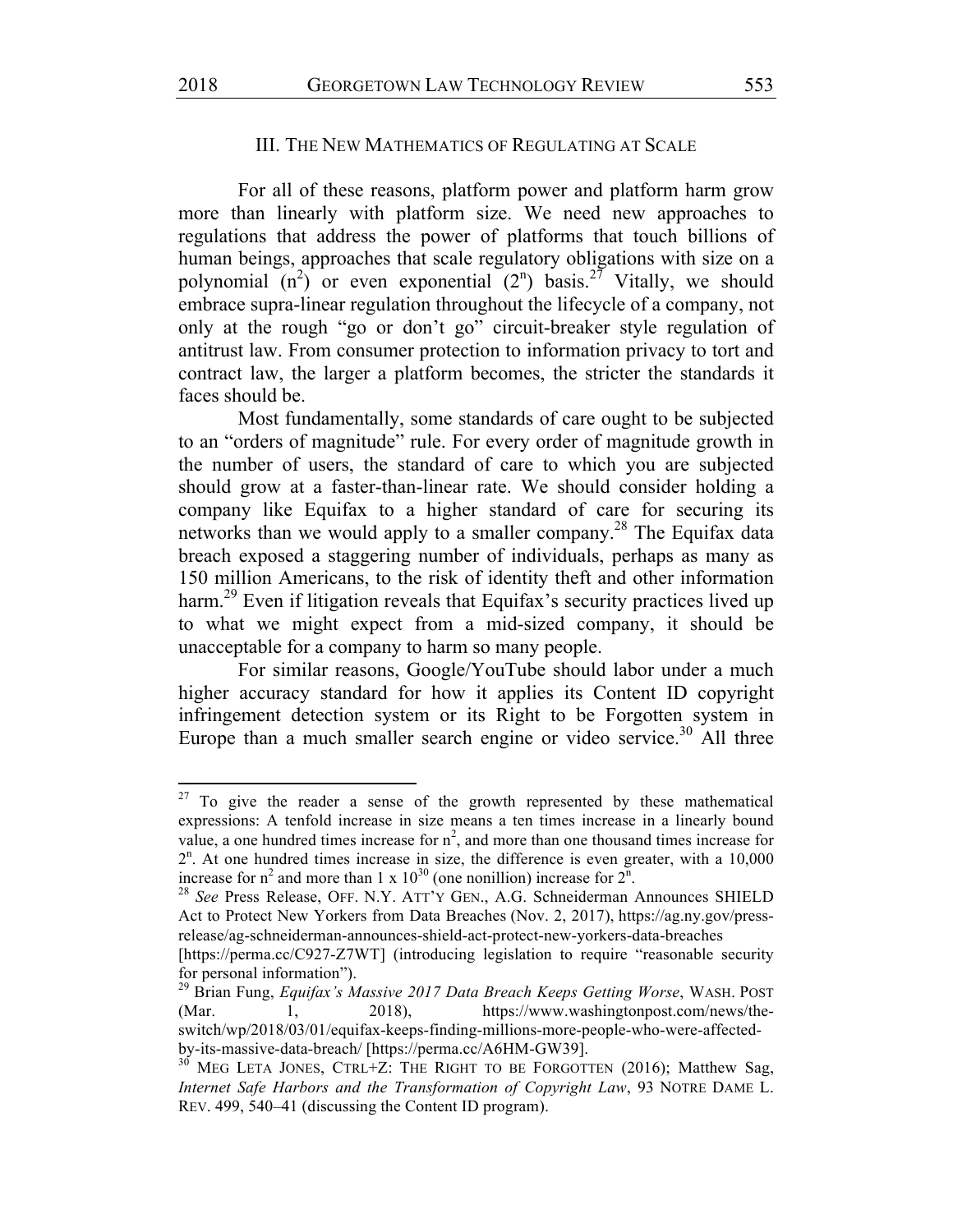reasons offered in Part II support this conclusion: Google's platform implicates billions of users, meaning we should worry about copyright infringement or privacy harm at scale; Google can amass millions of users in faraway lands without proactively thinking about local norms and regulations; and the company uses the benefits of scale to build some of the most sophisticated AI systems ever developed. For all of these reasons, we should hold Google to a much higher standard of care and accountability than we would most other companies.

One way to implement an orders-of-magnitude rule would be to borrow a concept from the field of reliability engineering—the discipline that studies how to design systems for mission critical situations that remain available in the face of complex risks. $31$  Reliability engineers who focus on services, like data centers, measure the availability of those services using what is known as the "nines" approach.<sup>32</sup> Data centers are buffeted by hardware failures, weather conditions, and other risks that knock them offline. Systems that are engineered with enough redundancy to remain available despite frequent hard disk failures and winter storms are often marketed as "high availability," and the level of availability is often touted (and promised via contract) using a "nines" shorthand. A system promised to remain up 99.999% of the time is marketed as "five nines." A five nines system will be down no more than 5.26 minutes each year.<sup>33</sup> Those who purchase high availability data center services must calculate the tradeoffs between four nines, five nines, six nines, etc. service, with each additional nine adding an order-of-magnitude to the promise of reliability for a higher price.<sup>34</sup>

We could imagine a similar order-of-magnitude obligation increase that is connected to order-of-magnitude growth in scale. A small startup that has not yet signed up one million users might be obligated to maintain industry-standard but not world-class data security. But a global platform with more than one billion users might be held to the strictest data security standards money can buy.

We could apply this logic to penalties or fines for statutory violations as well. Platforms of a billion users that process information about children under age thirteen should owe more than the paltry \$41,484

<sup>31</sup> Mark Alvidrez, *Embracing Risk*, *in* SITE RELIABILITY ENGINEERING (BETSY BEYER ET AL. EDS. 2016) https://landing.google.com/sre/book/chapters/embracing-risk.html [https://perma.cc/4L6W-9YVB]. <sup>32</sup> *Id.*

<sup>&</sup>lt;sup>33</sup> A year has 60 minutes/hour x 24 hours/day x 365 days/year = 525,600 minutes per year. A five nines promise guarantees no more than  $525,600 \times 0.00001 = 5.256$  minutes per year of downtime.

<sup>34</sup> Vijay Gill, *How Many Nines?*, VIJAY GILL'S BLOG (Nov. 10, 2010), https://vijaygill.wordpress.com/2010/11/10/nines/ [https://perma.cc/E5A5-JWLE].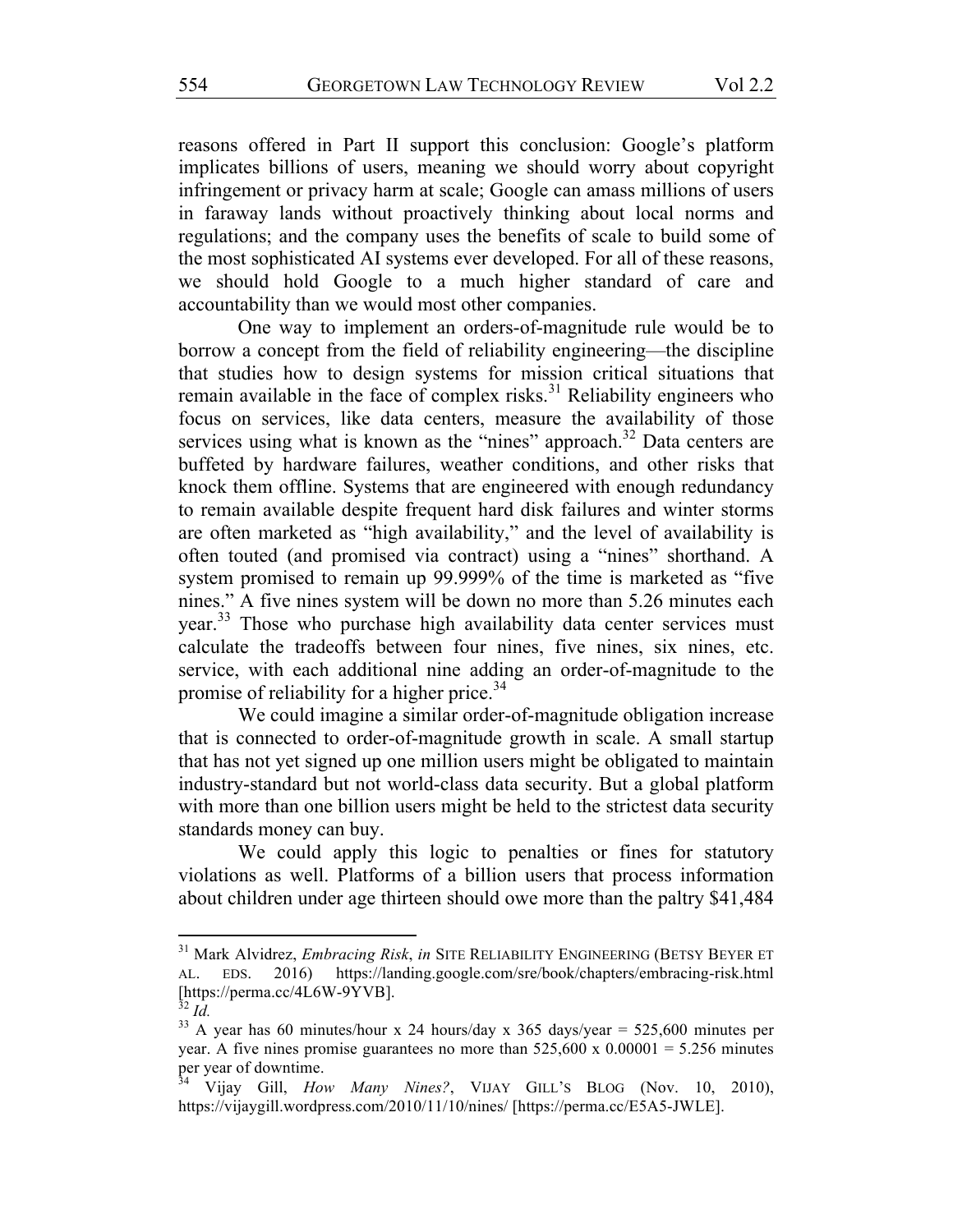per COPPA violation to account for the power of scale.<sup>35</sup> We, of course, should worry about companies of any size that build dossiers about vulnerable children, but we should do more to discipline companies that can collect such information about tens or hundreds of millions of children, to account for the way harms accrue with scale. Similarly, platforms found to violate the Wiretap Act should be fined more than the statutorily prescribed \$10,000 per violation.<sup>36</sup> For example, we might apply such small fines to companies under ten million users, but for companies with more than one billion users, we might gradually increase the fines per violation to, perhaps, \$500,000 per violation for the largest platforms.37

These orders of magnitude effects need not be so quantitatively focused. We might simply trigger qualitatively different regulatory obligations on massive platforms. New legislation could require a "comprehensive data privacy and security program," akin to what the FTC extracts in settlements for privacy or security violations, for any platform that reaches the ten million user level.38 Under the GDPR, the EU could withhold the "one-stop shop" model of a single "lead supervisory authority" for massive platforms, freeing each individual country's supervisory authority to regulate data protection in ways that reflect each nation's individual context.<sup>39</sup>

Finally, consider how thinking about regulating at scale would enrich the emerging debate around using antitrust law as a way to address some of the problems of platforms, including by other contributors to this

<sup>&</sup>lt;sup>35</sup> Press Release, FTC, FTC Publishes Inflation-Adjusted Civil Penalty Amounts (Jan. 23, 2018), https://www.ftc.gov/news-events/press-releases/2018/01/ftc-publishes-inflationadjusted-civil-penalty-amounts [https://perma.cc/AC4G-2S96] (adjusting maximum fining authority for FTC-enforced statutory violations).

 $36$  18 U.S.C. § 2520(c)(2) (stating statutory damages for Wiretap Act civil violations of "whichever is greater of \$100 for each day of violation or \$10,000").

<sup>&</sup>lt;sup>37</sup> This argument cuts against an emerging argument that statutory damages were never anticipated to cover such large classes of victims. Geoffrey S. Stewart, *Emerging Issues in Statutory Damages*, JONESDAYPUBS (July 2011), http://www.jonesday.com/emerging\_issues\_in\_statutory\_damages

<sup>[</sup>https://perma.cc/N8HL-BGUE] ("The expansion of class action litigation and the advent of the internet, in particular, have led to abuses of statutory damages remedies."). Some have argued that courts should decrease the net award for large classes, perhaps by pooling some of their damages concurrently. Huang, *supra* note 7.

<sup>38</sup> Daniel J. Solove & Woodrow Hartzog, *The FTC and the New Common Law of Privacy*, 114 COLUM. L. REV. 583, 617-18 (2014) (describing FTC's consent decree provisions requiring comprehensive security and privacy programs).

<sup>&</sup>lt;sup>39</sup> Commission Regulation 2016/679, General Data Protection Regulation, art. 25 2016 O.J. (L 127) (EU) ("Competence of the lead supervisory authority"). *See also* Art. 29 Data Protection Working Party, *Guidelines for Identifying a Controller or Processor's Lead Supervisory Authority* (revised and adopted Apr. 5, 2017).